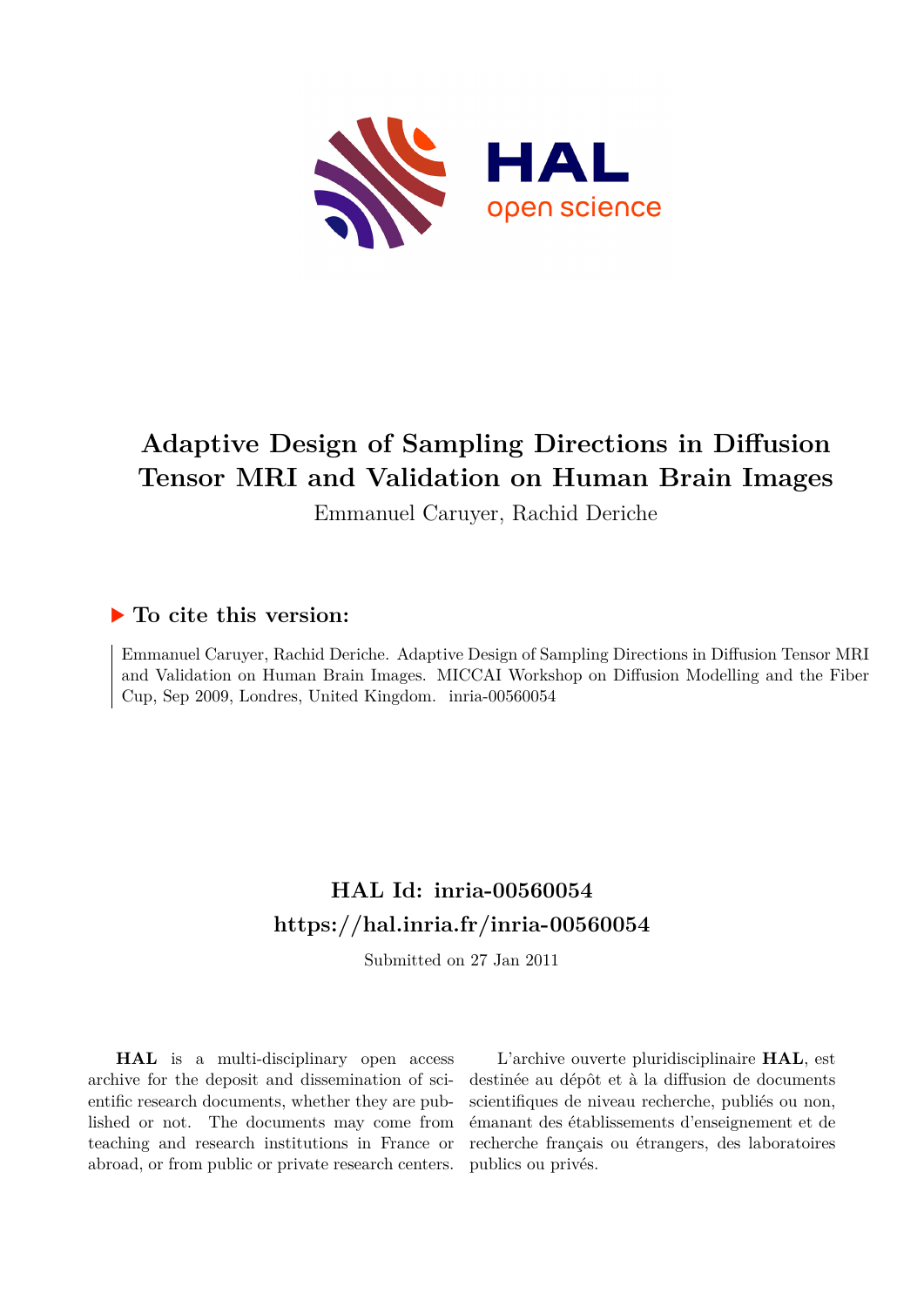# Adaptive Design of Sampling Directions in Diffusion Tensor MRI and Validation on Human Brain Images

Emmanuel Caruyer<sup>1,2</sup> and Rachid Deriche<sup>1</sup>

 $1$  Odyssée Project-Team, INRIA Sophia Antipolis - Méditerranée, France. <sup>2</sup> ENS Cachan - Britanny extension, Rennes, France. {Emmanuel.Caruyer,Rachid.Deriche}@sophia.inria.fr,

Abstract. Diffusion tensor reconstruction is made possible through the acquisition of several diffusion weighted images, each corresponding to a given sampling direction in the q-space. In this study, we address the question of sampling efficiency, and show that in case we have some prior knowledge on the diffusion characteristics, we may be able to adapt the sampling directions for better reconstruction of the diffusion tensor. The prior is a tensor distribution function, estimated over a given region of interest, possibly on several subjects. We formulate an energy related to error on tensor reconstruction, and calculate analytical gradient expression for efficient minimization. We validate our approach on a set of 5199 tensors taken within the corpus callosum of the human brain, and show improvement by an order of 10% on the MSE of the reconstructed tensor.

### 1 Introduction

With the discovery of diffusion tensor MRI, Basser and colleagues [1] suggested to use at least 6 non-collinear diffusion gradients for an accurate reconstruction of the self-diffusion covariance matrix. Since then, several authors have been working on the optimal choice of sampling directions. A family of methods aim at reducing error propagation from diffusion measurements to the reconstructed tensors. Papadakis and colleagues [2] propose the minimization of an index  $\kappa$ , calculated as the mean squared error on the tensor. Equivalently, Skare and colleagues [3] proposed to minimize the condition number of the measurement matrix. Other approaches aim at isotropically spread the directions on the unit sphere. Such diffusion gradient sets may be constructed either using an electrostatic repulsion energy minimization, as proposed by Jones and colleagues [4]. Papadakis and colleauges also proposed a variant [5], recursively minimizing an  $r^{-n}$  repulsion energy for growing n, up to convergence. Interestingly, they report it to also optimize the index  $\kappa$  they introduced previously [2]. A new trend tend to also optimize the arrangement of these directions along the sequence, so that any subset of the scan may correspond to a valid scheme, in oreder to recover information even if the patient has moved at a given moment of the scan [6–8].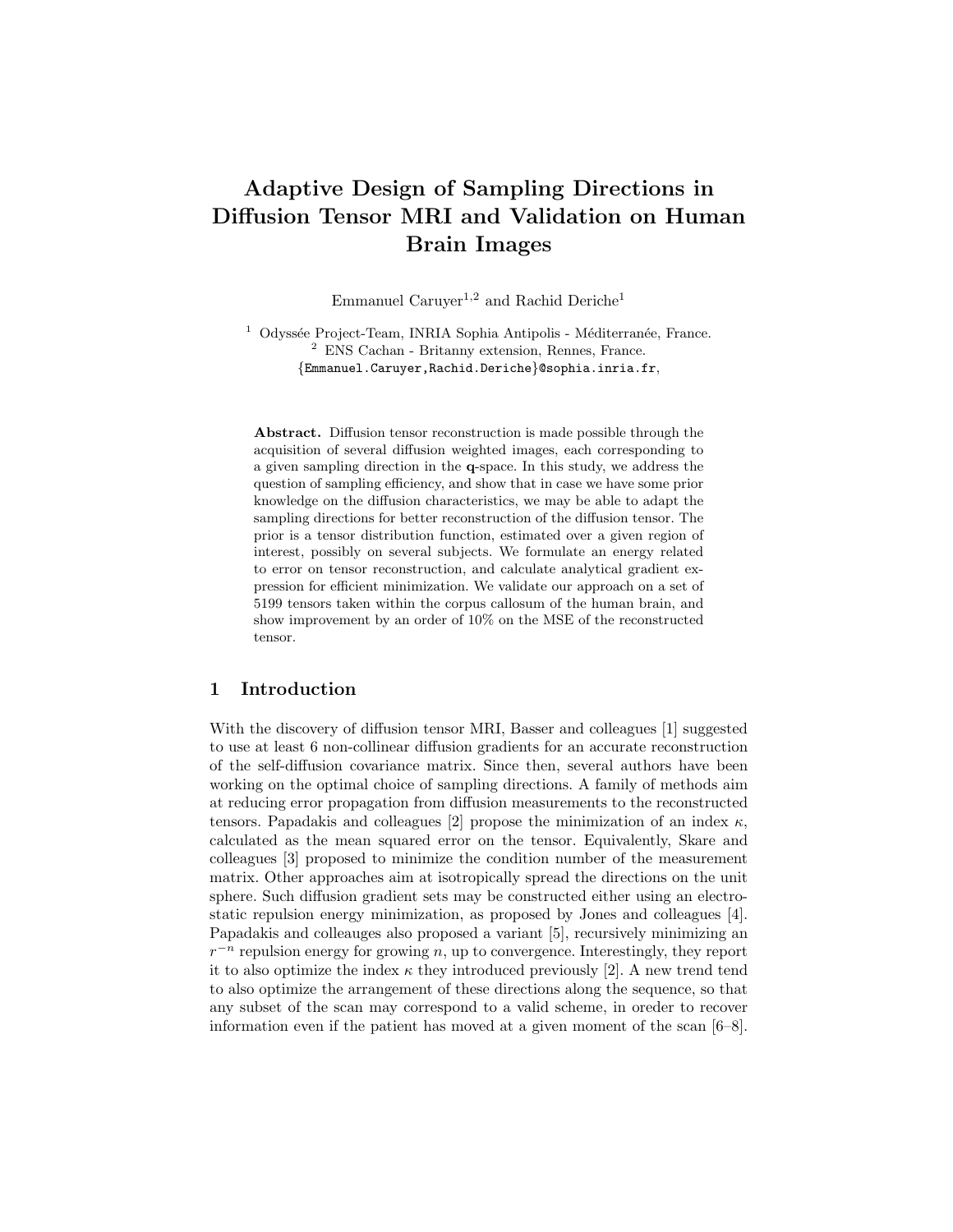Finally, geometric construction is an alternative, cite for instance the tesselation of the sphere proposed by Tuch [9].

The convergence of the community towards direction sets isotropically spread on the sphere is motivated by the need for rotational independence of the reconstruction accuracy [10],[11]. Indeed, there may be a huge variability (intra and inter subject) in diffusion characteristics, and without prior on this variability, we should be able to estimate with equal accuracy any tensor, with any orientation. For several applications however, such as spinal cord imaging, or study of region of interest within the brain white matter, the tensor distribution may be far from isotropic. Hence the efficiency of isotropic sampling scheme is questionable in such situation.

Recent works have proposed to include some prior on the tensor field under study in the design of optimal sampling scheme. Peng and Arfanakis [12] consider a collection of tensors of selected orientations, and optimize the sampling scheme for these tensors. They show significant improvement over conventional methods in the literature, however as their method require long computation to generate direction sets, they propose a workaround consisting in using for actual application a direction set previously designed for some similar situation, and their proposal ends up with a lack of generality. More recently, Gao and colleagues [13] proposed a framework to take into account some knowledge on the tensor field under study in order to design optimal diffusion imaging parameters, including directions and physical parameters involved in the b-value. However they did not address applicability in practical applications, and only performed their validation on synthetic tensor field.

In this article, we derive a cost function leading to an adaptive choice of direction set, develop our approach and clearly show the improvement brought by the prior. We show possible application on two selected ROIs in the brain white matter, namely the corpus callosum (CC) and cortico-spinal tract (CST). and provide validation through Monte-Carlo simulations. For a given number of unique directions  $(N = 12$  in our experiment), we show significant improvement in using an adaped set of gradient directions over an isotropic sampling scheme.

## 2 Reducing error propagation for a given tensor distribution

The focus ring of a camera allows one to take a picture making the edges of an item or a person appear sharper, while the remaining area of the photograph remains blurred. There may be a similar trade-off in diffusion MRI, in case one is only interested in a region of interest (ROI) within the field of view of the scan. In this section, we explain how it is possible, with some knowledge on the tensor characteristics in the ROI, to design an acquisition scheme that may be optimal for this ROI.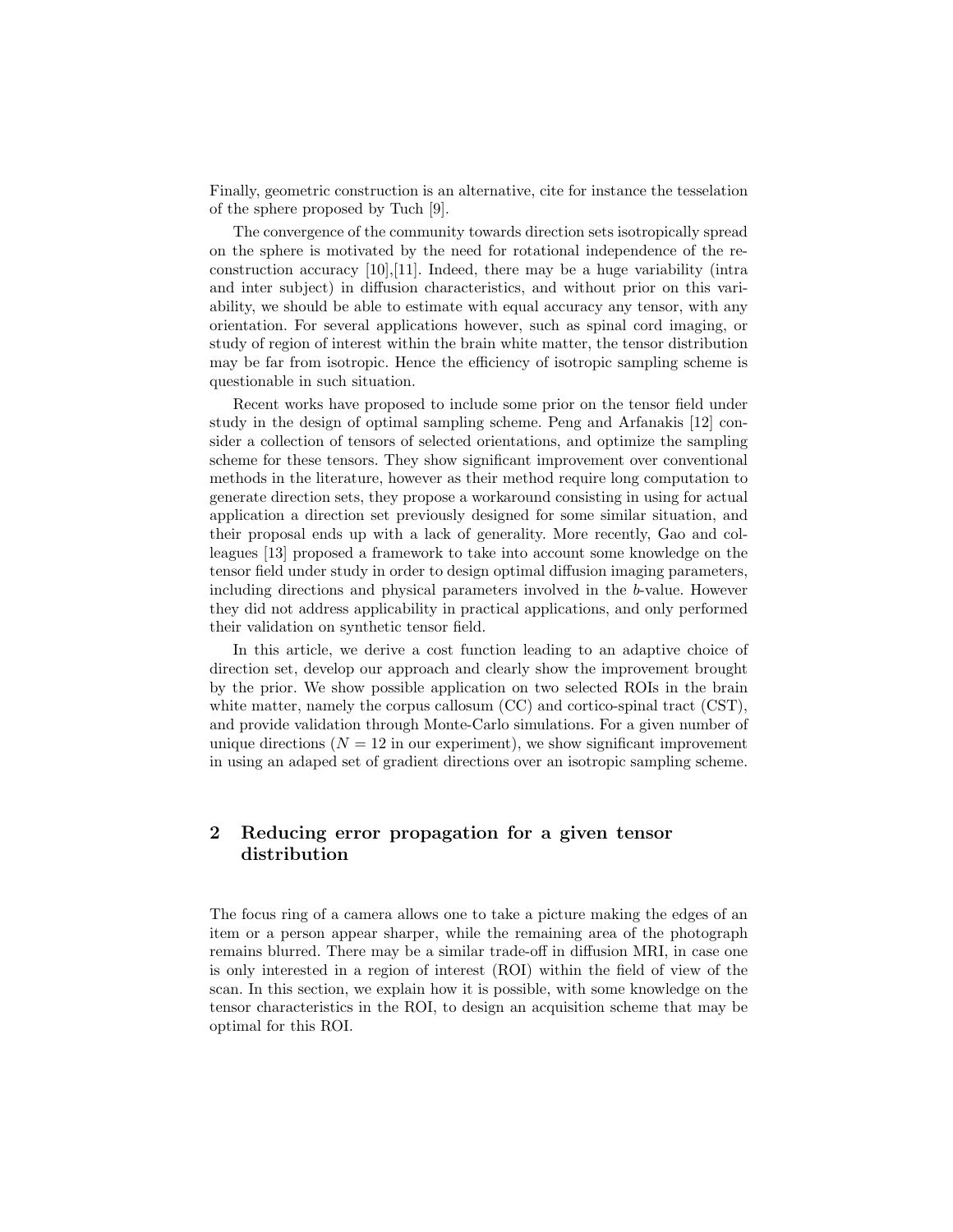#### 2.1 Error propagation to tensor estimate

Under the assumption of Gaussian diffusion of water molecules, the attenuated diffusion signal is given by the well known Stejskal-Tanner equation:

$$
s_i = s_0 \exp(-b \mathbf{g}_i^T \mathbf{D} \mathbf{g}_i)
$$
 (1)

where  $s_0$  is the signal without diffusion gradient,  $s_i$  is the attenuated signal corresponding to the gradient direction  $g_i$ , with the corresponding diffusion weighting factor given by the b-value, and  $\bf{D}$  is the diffusion tensor, representing the covariance matrix of displacement of water molecules during the effective diffusion time.

If we rewrite the tensor **D** in a vector form (note the  $\sqrt{2}$  factor in front of the off-diagonal elements, ensuring isometric properties of the transform, as reminded by Basser and Pajevic [14]):

$$
\mathbf{d} = [D_{xx} \ D_{yy} \ D_{zz} \ \sqrt{2} D_{xy} \ \sqrt{2} D_{xz} \ \sqrt{2} D_{yz}]^{T}, \tag{2}
$$

then the model can be written in a linear form as follows:

$$
\mathbf{y} = \mathbf{H} \mathbf{d} \quad \text{where } \forall i \in \{1..N\} \ y_i = \frac{1}{b} \ln \left( \frac{s_0}{s_i} \right), \tag{3}
$$

where  $i$ -th row of the measurement matrix  $H$  is given by:

$$
\mathbf{h}_{i} = [g_{ix}^{2} \ g_{iy}^{2} \ g_{iz}^{2} \ \sqrt{2}g_{ix}g_{iy} \ \sqrt{2}g_{ix}g_{iz} \ \sqrt{2}g_{iy}g_{iz}]. \tag{4}
$$

In case the tensor is reconstructed using the classical linear least-squares technique, the tensor estimate has a simple expression as a function of the logtransformed signal. Indeed if we note  $\hat{d}$  the estimate of the tensor, we have  $\hat{\mathbf{d}} = \mathbf{H}^+ \mathbf{y}$ , where  $\mathbf{H}^+ = (\mathbf{H}^T \mathbf{H})^{-1} \mathbf{H}^T$  is the pseudo-inverse of the observation matrix, and the error on the estimate of the tensor is  $\delta \hat{\mathbf{d}} = \mathbf{H}^+ \delta \mathbf{y}$ . From there, we can estimate the mean squared error on the estimate of the tensor (where the mean should be understood on the outcomes of the signal, as well as over the space of symmetric positive-definite tensors  $S^+$ :

$$
MSE(\hat{\mathbf{d}}) = \int_{S^+} E[\delta \hat{\mathbf{d}}^T \delta \hat{\mathbf{d}}] p(\mathbf{d}) d\mathbf{d}
$$
 (5)

where p is a probability density function on  $S^+$ , representing the prior. From equation 5, if we consider  $(\delta \hat{d}^T \delta \hat{d})$  as a matrix rather than as a scalar value and take its trace, using  $Tr(AB) = Tr(BA)$  we can write:

$$
\text{MSE}(\hat{\mathbf{d}}) = \text{Tr}\left(\mathbf{H}^+ \left( \int_{S^+} \mathbf{E}[\delta \mathbf{y} \ \delta \mathbf{y}^T] \mathbf{p}(\mathbf{d}) \mathrm{d} \mathbf{d} \right) \mathbf{H}^{+T} \right) = \kappa_{\text{adapt}}(\mathbf{\Theta}).\tag{6}
$$

The expression in equation 6 depends on the observation matrix (and consequently on the direction set  $\Theta$ ), as well as on the signal, which in turn depends on the diffusion characteristics. This equation opens a way to derive an optimal direction set  $\Theta_{\text{opt}}$  for the given prior tensor distribution p. We call this cost function  $\kappa_{\text{adapt}}$ , with reference to the index  $\kappa$  defined by Papadakis [2].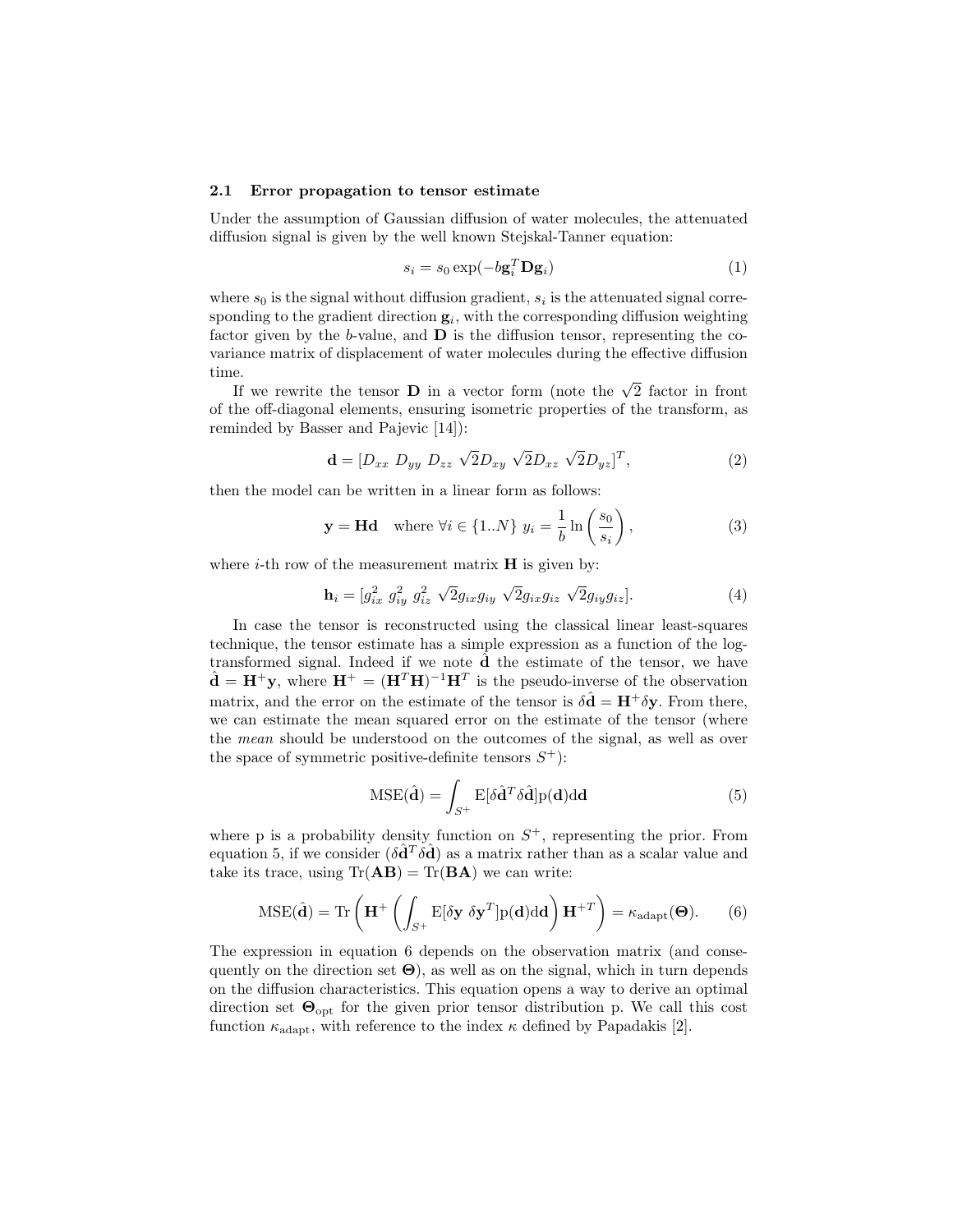#### 2.2 Taking into account the prior

Given a prior tensor distribution, we would like to estimate the mean covariance matrix on the log-measurement. The magnitude MR signal is known to be Rician distributed, however if the SNR is sufficiently high (which is a reasonable assumption for clinical DTI sequence, where moderate b-value are involved), it is a good approximation to consider the noise on  $s_i$  as Gaussian (see Sijbers' Ph.D dissertation [15] for reference). The measurement  $y_i$  is obtained by a non-linear transform of the signal, however a first-order approximation can accurately describe the noise on y as Gaussian, as initially proposed by Basser and colleagues [1], and its covariance matrix is, for a single tensor:

$$
E[\delta \mathbf{y} \ \delta \mathbf{y}^T] = \text{diag}\left(\frac{\sigma^2}{\tilde{s}_i^2}\right),\tag{7}
$$

where  $\tilde{s}_i$  is the expected value of the signal. This expression can be integrated over the space of tensors, to evaluate the mean covariance matrix  $\Sigma$ . In this equation,  $\sigma$  represents the noise standard deviation of the signal, and is supposed equal for all diffusion images.

#### 2.3 Energy minimization

The problem of finding a suitable direction set then comes to minimizing a cost function, over the space of direction sets  $(S^2)^N$ , where the unit half-sphere  $S^2$ can be parameterized by angles  $(\vartheta, \varphi) \in [0, \pi/2] \times [0, 2\pi]$ . The relation between this parameterization with angles and the diffusion gradients is simply:

$$
\mathbf{g}_i = [\sin(\vartheta_i)\cos(\varphi_i)\ \sin(\vartheta_i)\sin(\varphi_i)\ \cos(\vartheta_i)]^T
$$
\n(8)

We recall the cost function hereafter:

$$
\kappa_{\rm adapt}(\Theta) = \text{Tr}\left(\mathbf{H}(\Theta)^{+}\Sigma(\Theta)\mathbf{H}(\Theta)^{+T}\right)
$$
\n(9)

for which we calculate an analytical expression of the partial derivatives, so as to fasten the gradient computation used in the minimization procedure.

The partial derivative of  $\kappa_{\rm adapt}$  with respect to the *i*-th angle  $\vartheta_i$  is (similar expression is obtained for  $\partial \kappa_{\rm adapt} / \partial \varphi_i$ :

$$
\frac{\partial \kappa_{\text{adapt}}}{\partial \vartheta_i} = \text{Tr}\left(2\Sigma \mathbf{H}^{+T} \frac{\partial \mathbf{H}^+}{\partial \vartheta_i}\right) + \text{Tr}\left(\mathbf{H}^+ \frac{\partial \Sigma}{\partial \vartheta_i} \mathbf{H}^{+T}\right) \tag{10}
$$

where the derivative of the pseudoinverse matrix can be calculated as:

$$
\frac{\partial \mathbf{H}^+}{\partial \vartheta_i} = (\mathbf{H}^T \mathbf{H})^{-1} \left( \frac{\partial \mathbf{H}}{\partial \vartheta_i} - \left( \frac{\partial \mathbf{H}^T}{\partial \vartheta_i} \mathbf{H} + \mathbf{H}^T \frac{\partial \mathbf{H}}{\partial \vartheta_i} \right) \mathbf{H}^+ \right)
$$
(11)

As the matrix **H** is calculated as a function of the angles  $\vartheta_i$  and  $\varphi_i$  (involving sine, cosine and square functions, see equations 4 and 8), the partial derivative  $\partial \mathbf{H}/\partial \vartheta_i$  has a straightforward expression.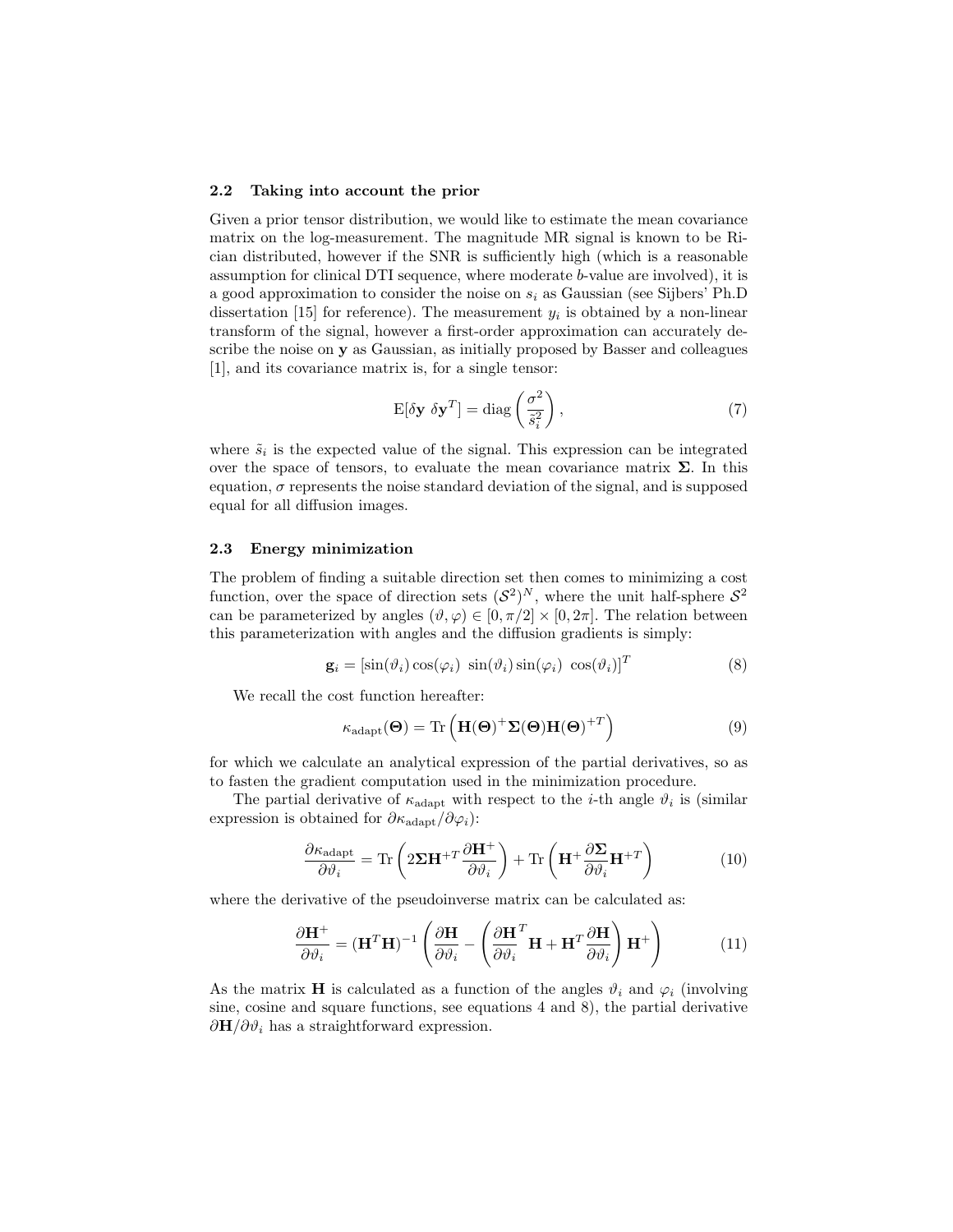#### 3 Validation

We validated our method on a scan of a human brain, acquired on a 3T scanner with 41 gradient directions and a baseline image, under a b-value of  $700 \text{mm}^2 \text{s}^{-1}$ . Once reconstructed from these images, the tensor field was considered as our gold standard.

#### 3.1 Some sample tensor distribution on real dataset

As explained in the previous section, our method may find an interest in situations our prior on tensor field significantly deviates from the isotropic distribution. To show that such ROI exist in practice, we selected two different structures in the white matter of the brain, namely the corpus callosum (CC) and the cortico-spinal tract (CST). We estimated the tensor orientation distribution function over the set of voxels within these ROI. The construction of these ROI we performed by segmentation on the previously reconstructed orientation distribution function (ODF) image, using Descoteaux and colleagues' algorithm [16].

As in these regions, tensors have similar anisotropy values, we only focused on the distribution of the principal eigenvector of tensors. We estimated this distribution function through kernel density estimation, using a symmetrized Von Mises-Fischer kernel. The results are plotted in figures 1 and 2. As expected, the tensors within the CC have a preferred orientation along the left-right axis, as this region of white matter connects the two brain hemisphere together. More surprising is that within the CST, although this structure is more complex, we also report a distribution which is far from being uniform.

#### 3.2 Adaptive choice of directions

In order to evaluate the gain of using adapted directions, we compare the reconstruction accuracy for isotropic directions [5] and adapted directions, constructed as minimizer of the index  $\kappa_{\rm adapt}$ . Minimization was performed through steepest gradient descent, taking an isotropic direction set as an initial solution. This was calculated for the collection of 5199 tensors contained in the CC, as depicted on figure 1.

The optimal directions generated are plotted in figure 3, together with isotropic directions. We can see that the index  $\kappa_{\rm adapt}$  tends to prefer directions oriented within the sagittal plane, which corresponds to the plane orthogonal to the preferred directions of fibres within the CC. It follows the intuition, in the sense that the signal we measure when gradient is applied orthogonal to the fibers is less attenuated than along the fibers, hence the SNR is higher.

#### 3.3 Improvement on tensor reconstruction

To evaluate the accuracy of the reconstructed tensor, we performed Monte-Carlo simulations of DWI corrupted by Rician noise. The SNR, calculated on the baseline B0 image, ranged from 10 to 100. The tensor was reconstructed using linear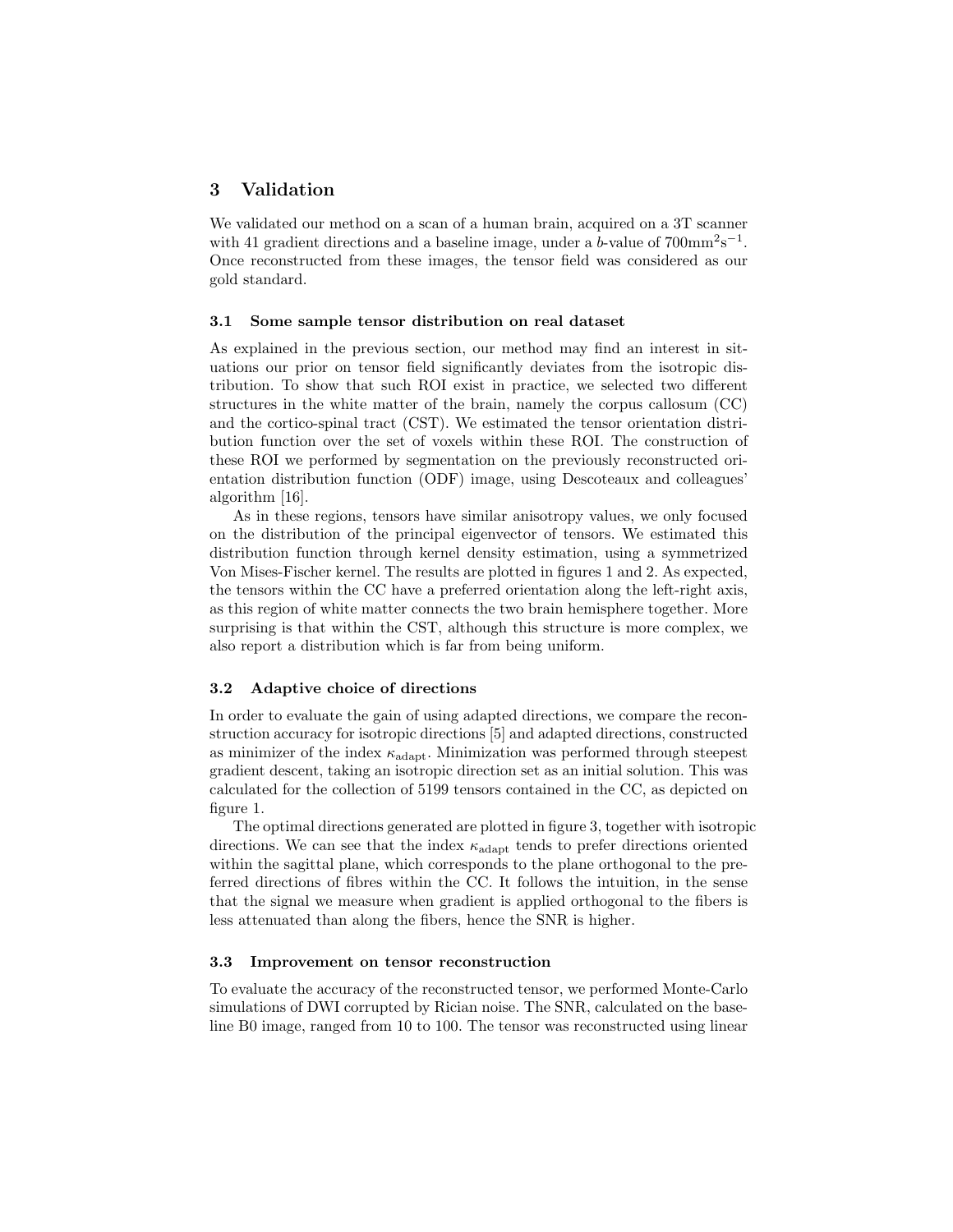

(a) Corpus Callosum



(b) Principal diffusion direction distribution

Fig. 1. Principal diffusion direction distribution within the CC. We represent here the principal eigenvector distribution function of the tensors, computed as a blurred indicator function on the sphere. Red, green and blue axes represent the left-right, dorso-ventral and anteroposterior axes, respectively. For clarity, we also projected the sphere on  $[0, \pi] \times [0, 2\pi]$ , using parameterization by azimut and elevation angles.

least-squares from these diffusion images. These simulation and reconstruction steps were repeated 3000 times, which seemed to be enough for stable computation of the bias and standard deviation of Trace and Fractional Anisotropy (FA), as well as Mean Squared Error. All these statistics were computed voxel-wise, then averaged over the ROI. We sum up the results on figure 4.

We can improve the average MSE, by a factor of 5 to 10%; this was an expected result, as the index  $\kappa_{\rm adapt}$  is directly related to the expected bayesian MSE. Regarding the scalar indices calculated on the tensor, our method also allows us a gain of about 2%. This shows that we can outperform isotropic sampling in terms of reconstruction accuracy, in this case the tensor distribution is not uniform and we have a prior on it.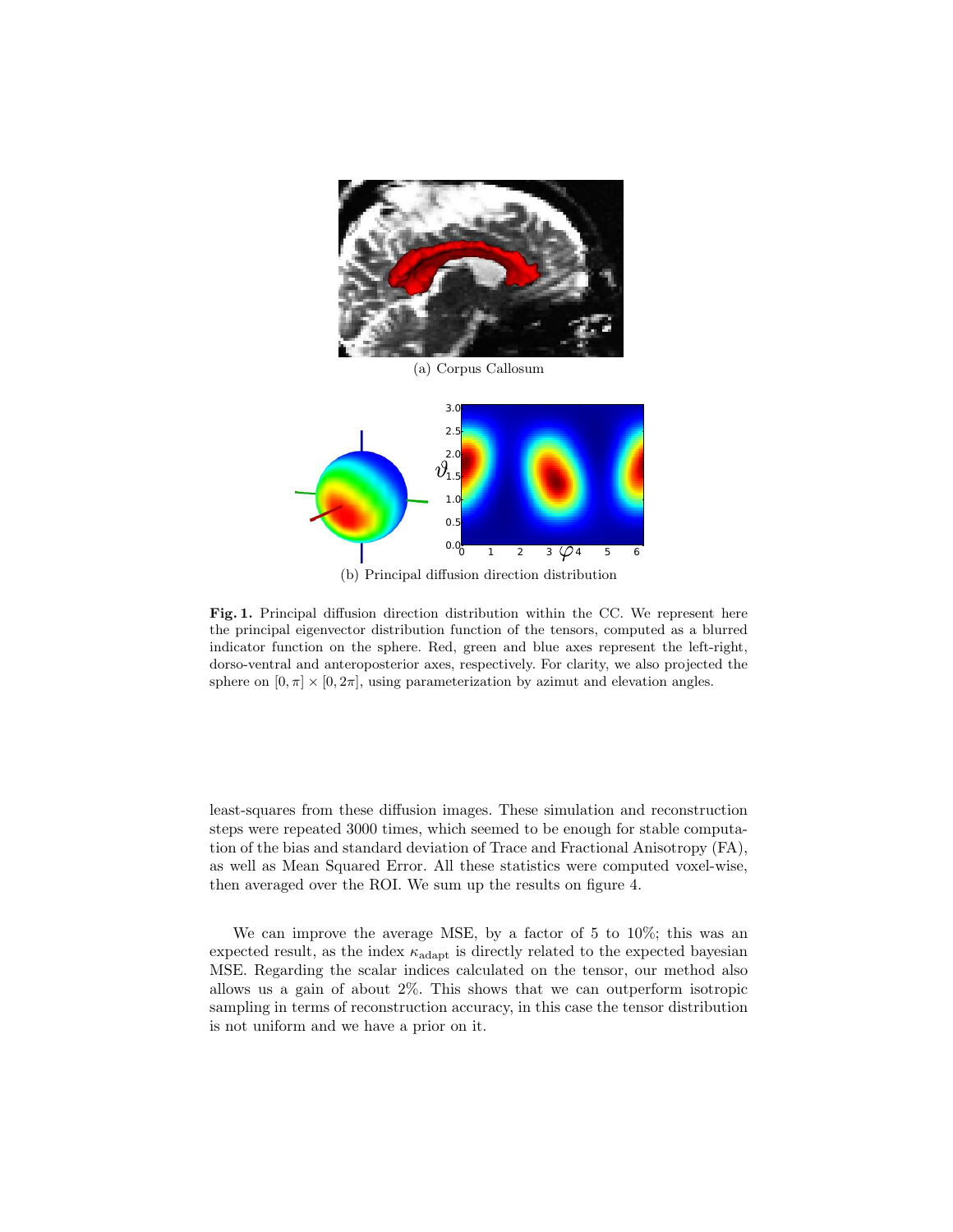

(a) Cortico-Spinal Tract



(b) Principal diffusion direction distribution

Fig. 2. Principal diffusion direction distribution within the CST.

## 4 Discussion and conclusion

We have proposed an original and efficient method to calculate sampling gradient directions set in diffusion tensor MRI, using prior knowledge on diffusion characteristics. We show promising results on Monte-Carlo simulated data, for a tensor field within the human brain. Application of our technique have a great potential interest in diffusion imaging of the spinal cord, an important and hot topic of study (see the recent ISMRM conference). We are currently working on a validation of our technique for such region. Note that our method implies that we are able to define the sampling directions in a frame related to the patient. This is indeed made possible by most clinical scanners, which allow one to manually rotate a frame, using a fast sequence called localizer prior to acquisition.

### References

- 1. Basser, P.J., Mattiello, J., LeBihan, D.: Estimation of the effective self-diffusion tensor from the nmr spin echo. J Magn Reson B 103(3) (March 1994) 247–254
- 2. Papadakis, N.G., Xing, D., Huang, C.L.H., Hall, L.D., Carpenter, T.A.: A comparative study of acquisition schemes for diffusion tensor imaging using mri. Journal of Magnetic Resonance 137(1) (March 1999) 67–82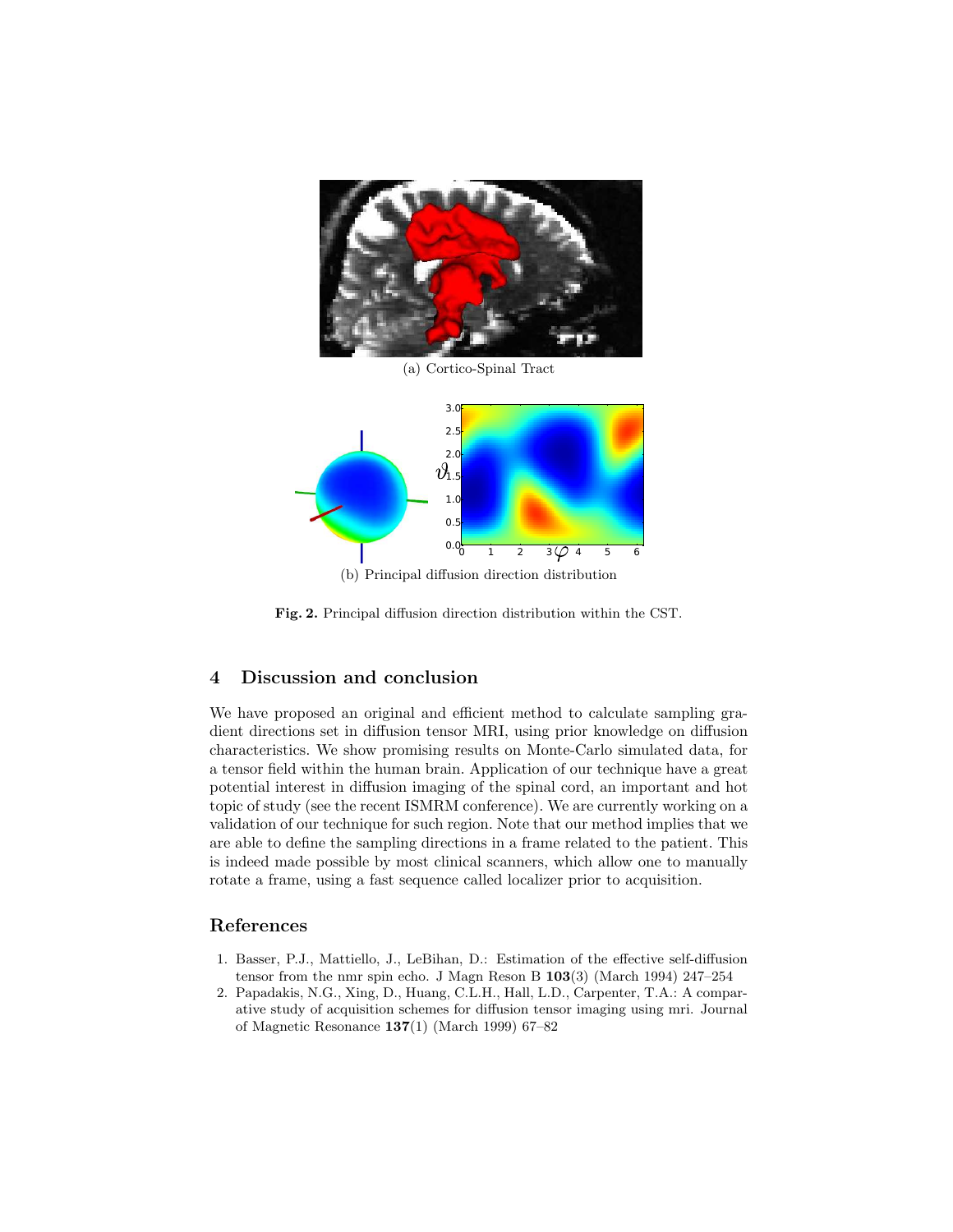

Fig. 3. Isotropic and adapted directions for the CC.

- 3. Skare, S., Hedehus, M., Moseley, M.E., Li, T.Q.: Condition number as a measure of noise performance of diffusion tensor data acquisition schemes with mri. J Magn Reson 147(2) (December 2000) 340–352
- 4. Jones, D.K., Horsfield, M.A., Simmons, A.: Optimal strategies for measuring diffusion in anisotropic systems by magnetic resonance imaging. Magn Reson Med 42(3) (September 1999) 515–525
- 5. Papadakis, N.G., Murrills, C.D., Hall, L.D., Huang, C.L.H., Carpenter, T.A.: Minimal gradient encoding for robust estimation of diffusion anisotropy. Magnetic Resonance Imaging 18(6) (2000) 671 – 679
- 6. Dubois, J., Poupon, C., Lethimonnier, F., Le Bihan, D.: Optimized diffusion gradient orientation schemes for corrupted clinical DTI data sets. MAGMA 19(3) (2006) 134–43
- 7. Cook, P.A., Symms, M., Boulby, P.A., Alexander, D.C.: Optimal acquisition orders of diffusion-weighted mri measurements. Journal of magnetic resonance imaging : JMRI 25(5) (May 2007) 1051–8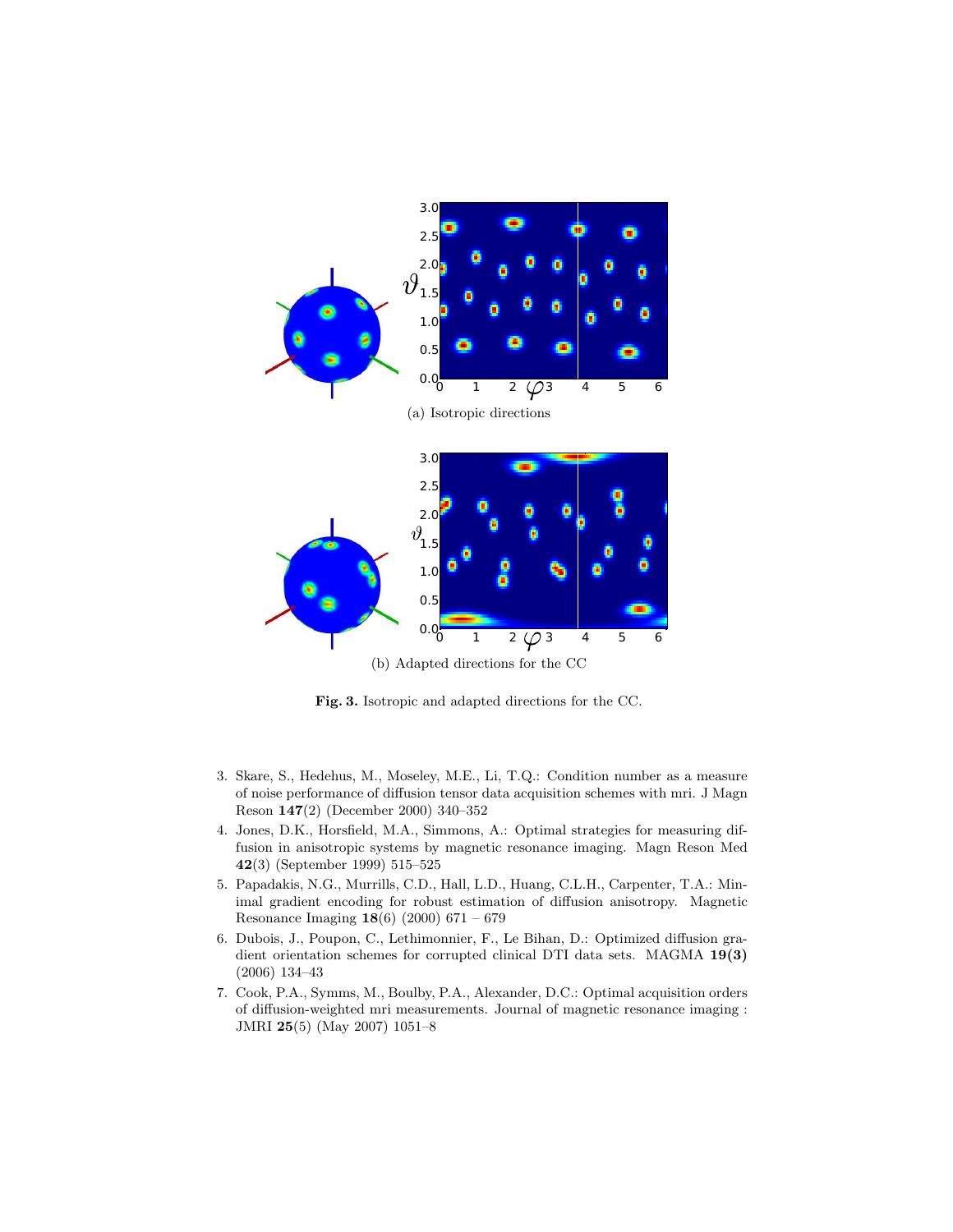- 8. Deriche, R., Calder, J., Descoteaux, M.: Optimal real-time q-ball imaging using regularized kalman filtering with incremental orientation sets. Medical Image Analysis 13(4) (August 2009) 564–579
- 9. Tuch, D.S.: High angular resolution diffusion imaging reveals intravoxel white matter fiber heterogeneity. Magn Reson Med 48 (2002) 577–582
- 10. Landman, B.A., Farrell, J.A., Jones, C.K., Smith, S.A., Prince, J.L., Mori, S.: Effects of diffusion weighting schemes on the reproducibility of dti-derived fractional anisotropy, mean diffusivity, and principal eigenvector measurements at 1.5t. NeuroImage  $36(4)$  (2007) 1123 – 1138
- 11. Batchelor, P.G., Atkinson, D., Hill, D.L., Calamante, F., Connelly, A.: Anisotropic noise propagation in diffusion tensor mri sampling schemes. Magn Reson Med 49(6) (June 2003) 1143–1151
- 12. Peng, H., Arfanakis, K.: Diffusion tensor encoding schemes optimized for white matter fibers with selected orientations. Magn Reson Imaging 25 (Feb 2007) 147– 153
- 13. Gao, W., Zhu, H., Lin, W.: A unified optimization approach for diffusion tensor imaging technique. NeuroImage 44(3) (February 2009) 729–741
- 14. Basser, P.J., Pajevic, S.: Spectral decomposition of a 4th-order covariance tensor: Applications to diffusion tensor mri. Signal Process. 87(2) (2007) 220–236
- 15. Sijbers, J.: Signal and noise estimation from magnetic resonance images. PhD thesis, Universiteit Antwerpen (1998)
- 16. Descoteaux, M., Deriche, R.: High angular resolution diffusion mri segmentation using region-based statistical surface evolution. Journal of Mathematical Imaging and Vision 33 (Feb 2009) 239–252